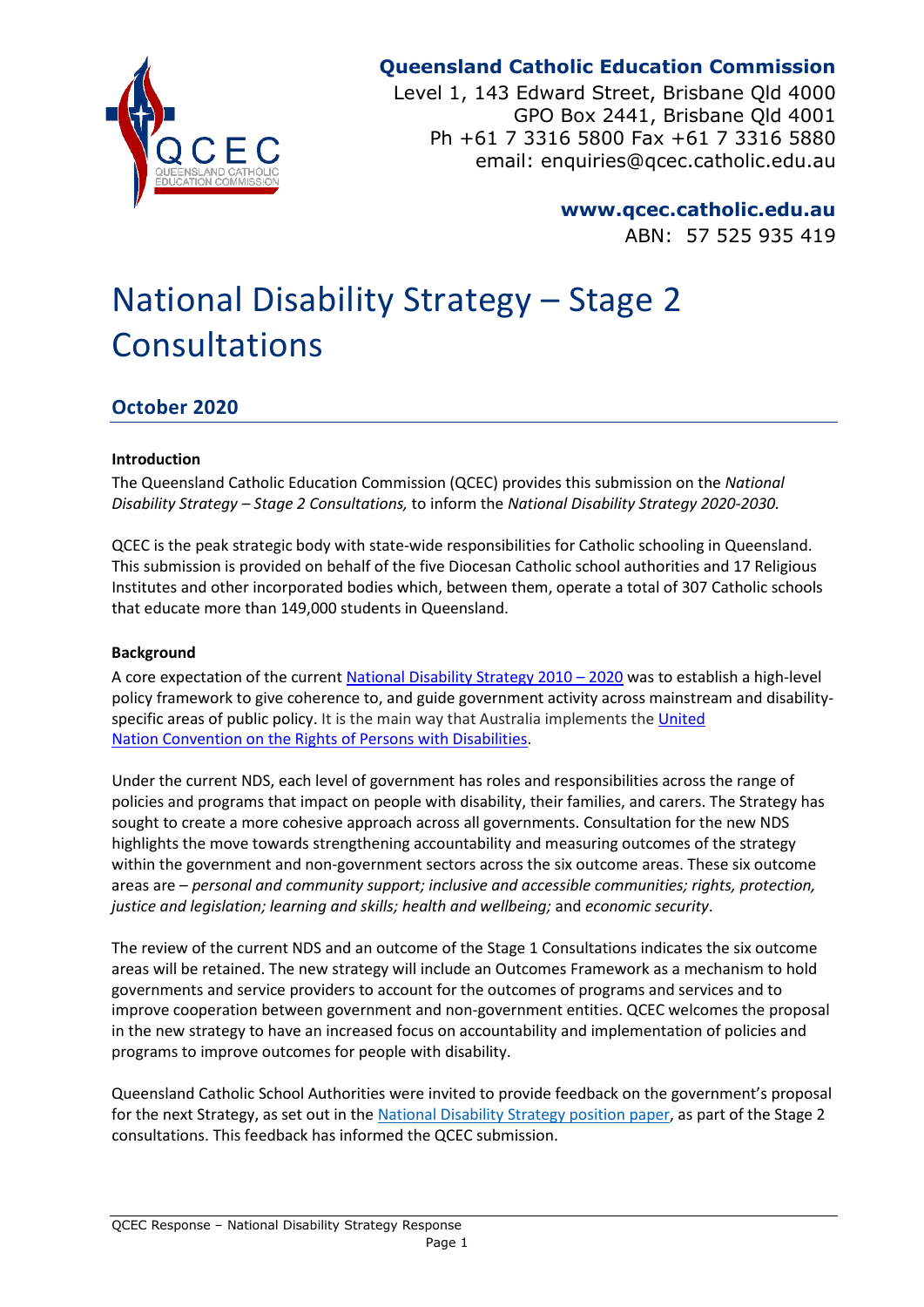## **1. Vision and Outcome Areas**

The proposed vision is:

*An inclusive Australian society that enables people with disability to fulfil their potential as equal members of the community.*

There are six outcome areas in the current strategy, proposed to continue in the new Strategy.

QCEC looks forward to the opportunity to participate in the consultation on a draft Outcomes Framework which is expected to occur through a separate public submission process.

## **Question 1**

*Do you have any comments on the vision and outcome areas being proposed for the new National Disability Strategy?*

*Can you see any specific issues within the outcome areas that you think need a particular focus in the next Strategy?*

The Queensland Catholic Education Commission believes that the vision and outcome areas proposed in the new strategy are broad and comprehensive, addressing the areas of need of people with disability. It is on this basis that we offer our support for the vision and outcome areas.

QCEC also supports the replacement of 'citizen' with 'members of the community'. Building a community that supports all people, not just citizens, aligns with our Catholic ethos of a welcoming inclusive community that enables all members to live their best life.

## **2. Guiding Principles**

Guiding principles will guide governments and non-government agencies to design and deliver policies and programs. The proposed guiding principles are well aligned with the Catholic ethos.

## **Question 2**

**What do you think about the guiding principles proposed here? Are there other principles that would help ensure policies and programs are right for people with disability, their family and carers? What information or guidance could help organisations to use and adhere to these principles?**

QCEC supports the proposed additional principles, however, the test of these principles will be measured by how well they are adhered to and how they influence and shape policy and practice. QCEC is very supportive of the engagement of people with lived experience of disability and their families/ carers to ensure policies and programs are right for people with disability. At times, there seems to be a gap between these principles and the lived experiences of people with disability. It will be critical for the new strategy to enable proactive approaches to implement these principles and with an increased focus on accountability, be clear about what action will be taken if these principles are not followed.

The new strategy must include ways to make sure different types of organisations and individuals adhere to the guiding principles, including ensuring they understand and can effectively use the principles. This could be done through:

- Training and information sharing by people with disability as they have lived experience
- Providing clear information about what each principle means
- Sharing case studies of how organisations or programs are applying the principles in action
- A checklist of steps organisations could take to put the principles into action.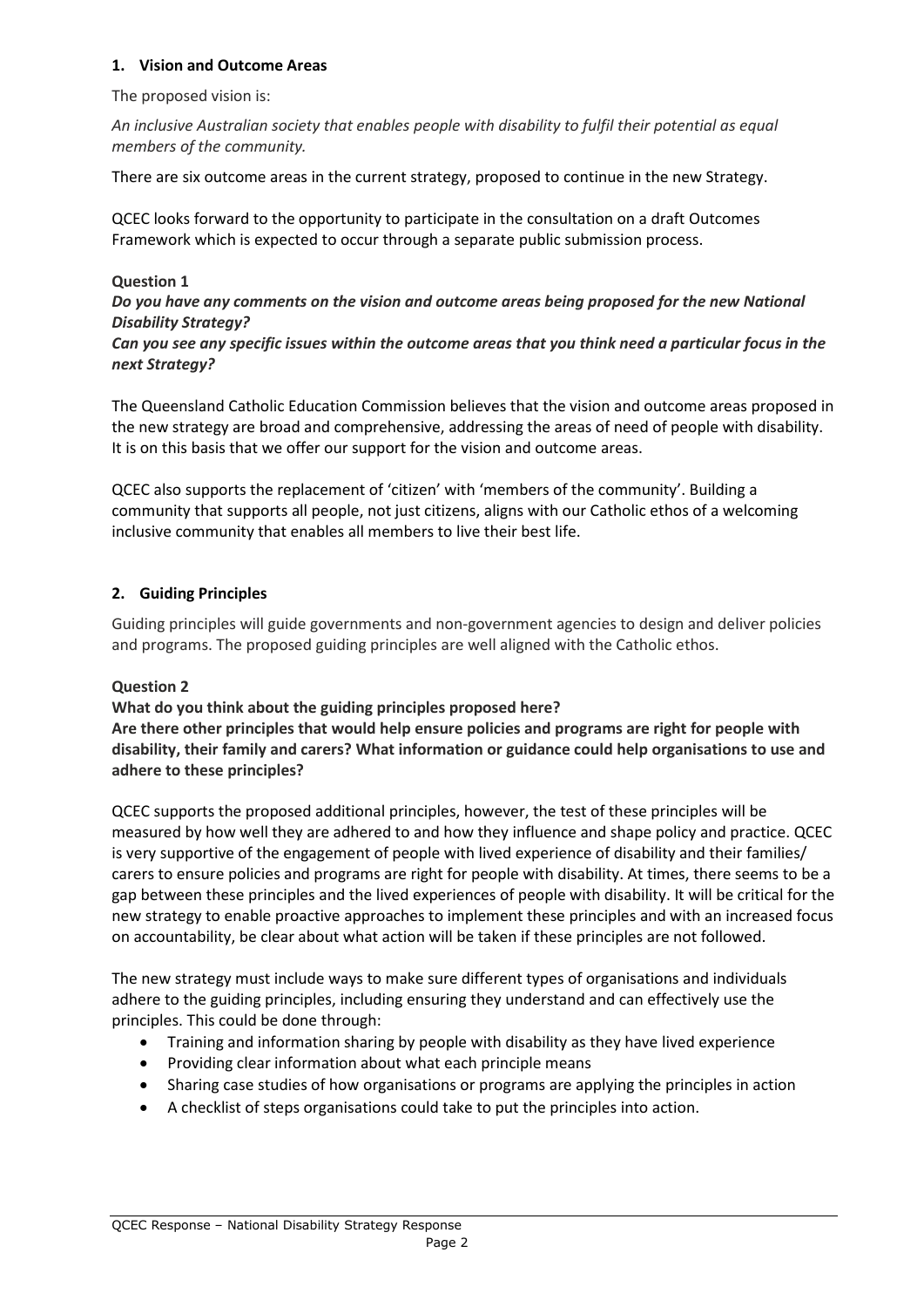## **3. A stronger focus on community attitudes**

In the first stage of consultations, people with disability said one of the biggest barriers they face in fully participating in society is community attitudes.

QCEC values opportunities that foster attitudinal change across Australian communities to harness the rich contribution people with disability make to our society.

## **Question 3**

## **What is your view on the proposal for the new Strategy to have a stronger emphasis on improving community attitudes across all outcome areas?**

QCEC supports a stronger emphasis on improving community attitudes across all outcome areas, but particularly in the outcome area of *learning and skills*. In practical terms, Catholic School Authorities are seeking locally managed opportunities to collaborate with government and other non-government agencies to build relationships that can shape positive disability-inclusive attitudes within and across the community. Having a lead agency to facilitate collaborative enterprises would be welcomed. The emphasis on improving community attitudes is an important element of this strategy which requires practical ideas as well as aspirational intent.

## **4. Clearly describing roles and responsibilities**

All Australians have a role to play in achieving an inclusive Australian community. The new Strategy will strengthen accountability by proposing to clearly describe the roles and responsibilities of government and non-government organisations.

## **Question 4**

**How do you think that clearly outlining what each government is responsible for could make it easier for people with disability to access the supports and services they need?**

To achieve changed outcomes for people with disability and community attitudes towards people with a disability a coordinated approach at all levels of government and the community sector is necessary. Having clarity about agency (government and non-government) roles and responsibilities to reduce the likelihood of misunderstandings and miscommunication, which can have a negative impact on opportunities and therefore life outcomes for people with disability, is required. Currently, there is some community confusion about how to access the multiple sources of resources (including funding) that can be used to support people with disability. Furthermore, the roles and responsibilities of agencies administering these programs is not always clear, which reduces participation for people with disability. For example, the lack of clarity between what services and supports should be provided through the NDIS or from the school; as well as the different ways sectors manage and distribute disability funding.

More streamlined and transparent service arrangements would make it easier to track and monitor the outcomes of the programs and the impact for people with disability. At times, the administrative burden placed on people with disability to identify and access services is restrictive and further marginalises some people. For example, the necessity to pay for medical specialist appointments to update documentation when there is already evidence of specific services in place to support a person with a disability. QCEC is supportive of the intention to improve clarity about roles and responsibilities of agencies and service providers; additionally it is recommended that this is done in a range of formats that ensures access to all people with disability and their families/carers, as well as agencies and service providers.

## **Question 5**

**How do you think the Strategy should represent the role that the non-government sector plays in improving outcomes for people with disability?**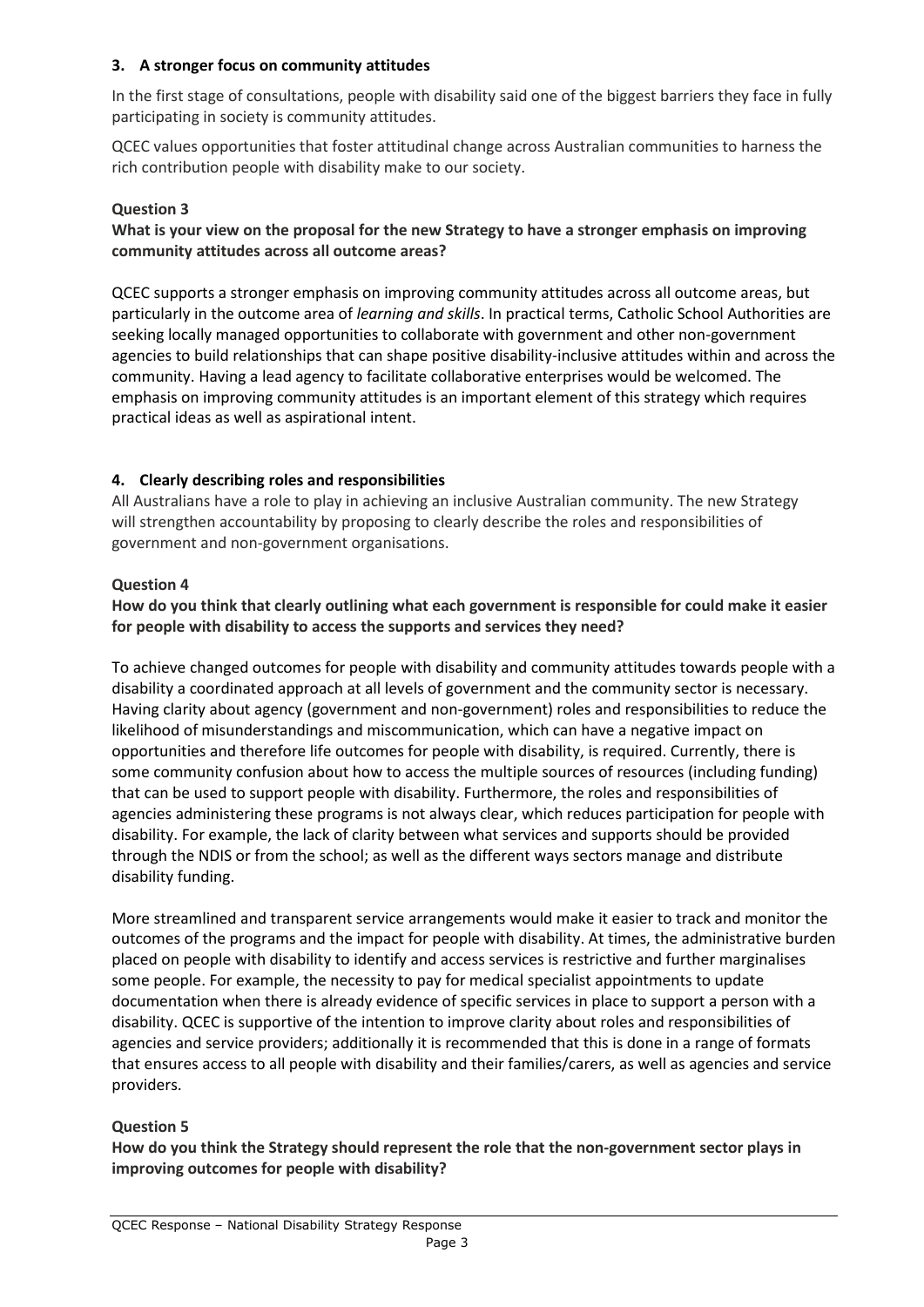**Suggest a way the Strategy could better guide non-government organisations to improve inclusion and equity for people with disability. This could include their role in communities, the workplace, or as part of delivering services.**

Through collaborative engagement with non-government organisations there are opportunities to establish partnerships that acknowledge and build on the contribution these organisations make to quality service delivery and the broader economy. This will help to ensure people with disability do not fall through the gaps between the government and non-government sectors and build confidence to partner with other organisations.

## **5. Reporting**

Reporting is an important part of the Strategy's goal of strengthening accountability. QCEC recognises the value of moving away from periodic reports to a regular reporting cycle.

## **Question 6**

**What kind of information on the Strategy's progress should governments make available to the public and how often should this information be made available?**

**What type of reporting would help you know whether the lives of people with disability in Australia are improving? How often should reporting be done?**

In principle, QCEC is supportive of a bi-annual reporting cycle. Educational organisations already have established reporting schedules to government, therefore, it is recommended that consideration be given to what is already in place to determine how this could be firstly maximised for any additional reporting, and secondly, how this reporting benefits the broader community. QCEC would be seeking an understanding of how the report data will be used to inform/improve outcomes for students with disability and their families/carers.

Consideration will need to be given to ensure that people with disability, their parents/carers, and professionals working with people with a disability have a voice in this process. It will also be important to ensure that non-government agencies have an opportunity to inform the workflow of bi-annual reporting so that the Strategy is seen as an opportunity to lift Australian communities rather than a framework driven by reporting requirements that do not lead to meaningful change for people with disability or benefit the broader community.

## **6. Targeted Action Plans to drive implementation**

The proposal for the new Strategy to have an Outcomes Framework and subsequent evaluations to provide a more coordinated and cohesive approach to measuring the effectiveness of programs people with disability use is welcomed.

QCEC understands the intent of the Target Action Plan is for governments to work with each other and the non-government sector on a particular topic for a certain period of time, to make the improvements needed. The goal of the Targeted Action Plan is to improve the outcomes of people with disability and therefore needs person-centred planning.

## **Question 7**

*What do you think of the proposal to have Targeted Action Plans that focus on making improvements in specific areas within a defined period of time (for example within one, two or three years)?* **In responding to this question, you might like to think about specific topics, areas or strategies you think Targeted Action Plans should focus on.**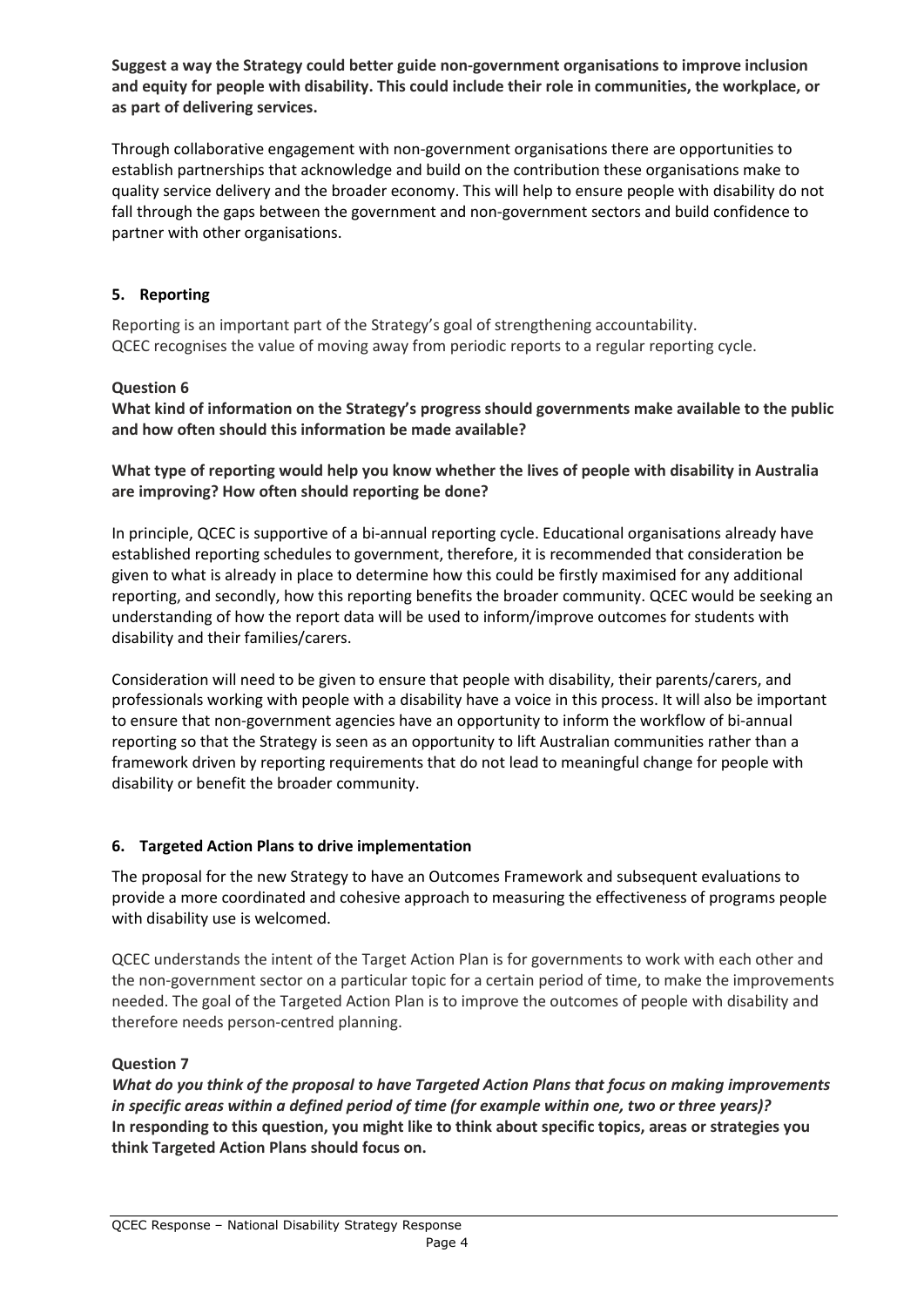In principle, a targeted approach to improving the outcomes of people with disability is supported. However, further consultation would be required to determine:

- Which focus areas or sectors the Targeted Action Plan would apply to.
- What the Targeted Action Plan would look like and what flexibility would be included to enable actions to be responsive to local needs but still hold organisations accountable.
- How people with disability, their parents/carers, government and non-government entities contribute to the development of the plan.

QCEC suggests an area for consideration in a Targeted Action Plan is the intersection of services at key life stages and transitions where it is likely multiple services need to have a coordinated approach. For example, commencing school, school to employment, tertiary education to employment. Feedback from our Catholic School Authorities indicates that families and schools often have difficulties with engaging sustained long-term services that address the specific needs of students with disability and their families/carers at these junctures, despite, in some cases, the student having a NDIS plan.

Some of the reasons provided for these difficulties include:

- there may be limited service options where the student resides,
- the administrative burden on the family can be overwhelming,
- the relationship of the service provider with the person with the disability (and their family/carer) and the school needs to be established to have successful outcomes but this can take time and often funding runs out and/or the workers move on.

Effective transitioning between life stages/junctures facilitates success with the next stage. Success builds success, this is critical for all people, but even more so for people with disability to have full and productive life.

## **7. Engagement with people with disability**

The first stage of consultation confirmed that people with disability expect to be more involved in disability policy development and program design.

The discussion paper proposed to introduce an Engagement Plan. A potential benefit of an Engagement Plan that states how governments will ensure people with disability can lead and shape disability policies, programs and services would be a welcome addition to the NDS. An Engagement Plan has the potential to provide a clear roadmap for organisations, such as QCEC, to support governments to ensure people with disability bring their voice to shaping policy and programs.

## **Question 8**

**How could the proposed Engagement Plan ensure people with disability, and the disability community, are involved in delivering and monitoring the next Strategy? Provide advice about specific strategies or actions that could go into an engagement plan so that people with disability have more say in how the Strategy is monitored and delivered.**

Representation and active decision making of people with lived experience of disability and their parents/carers in the development of the strategy is vital to ensuring that funding and well-meaning policy delivers actual benefits for people with disability. Opportunities such as the NDIS planning sessions for people with disability and their families/carers in which people with disability led the process were well received and valued. This process may provide a blueprint for coordinating something similar at a national level to ensure that regardless of where people live, they have the opportunity to actively engage in all aspects and intentions of the strategy.